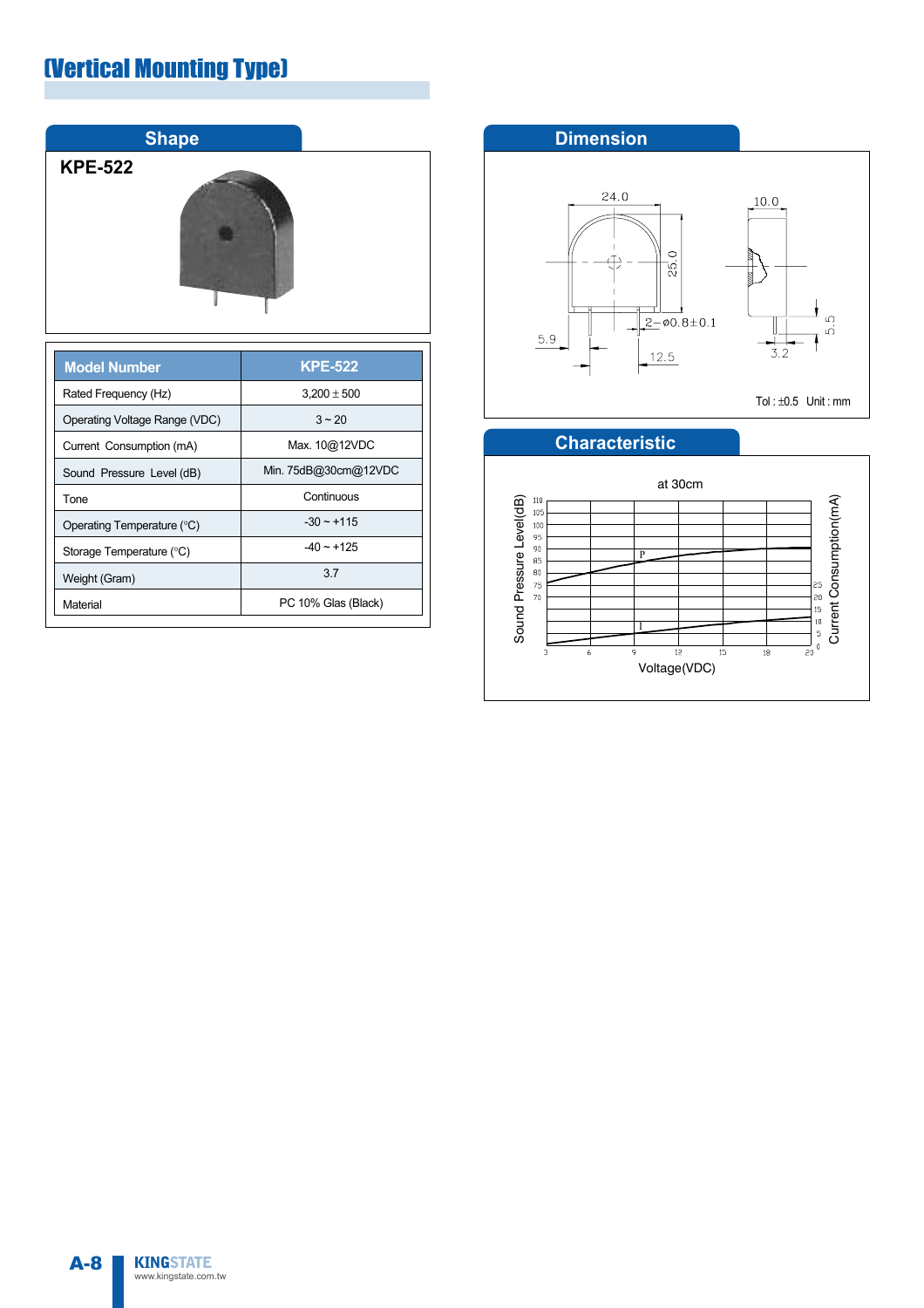### PIEZO TRANSDUCER *<u><b>Tertical Mounting Type</u>*

**A**



| <b>Model Number</b>           | <b>KPE-503</b>       |
|-------------------------------|----------------------|
| Rated Frequency (Hz)          | $3,200 \pm 500$      |
| Operating Voltage Range (VDC) | $3 - 28$             |
| Current Consumption (mA)      | Max. 7@12VDC         |
| Sound Pressure Level (dB)     | Min. 72dB@30cm@12VDC |
| Tone                          | Continuous           |
| Operating Temperature (°C)    | $-30 \sim +115$      |
| Storage Temperature (°C)      | $-40 \sim +125$      |
| Weight (Gram)                 | 3.7                  |
| Material                      | PC 10% Glass (Black) |

#### **Dimension**



The current consumption and the sound pressure level are measured by using the recommended driving circuit shown in the right.(one example)

Tol: $\pm 0.5$  Unit: mm

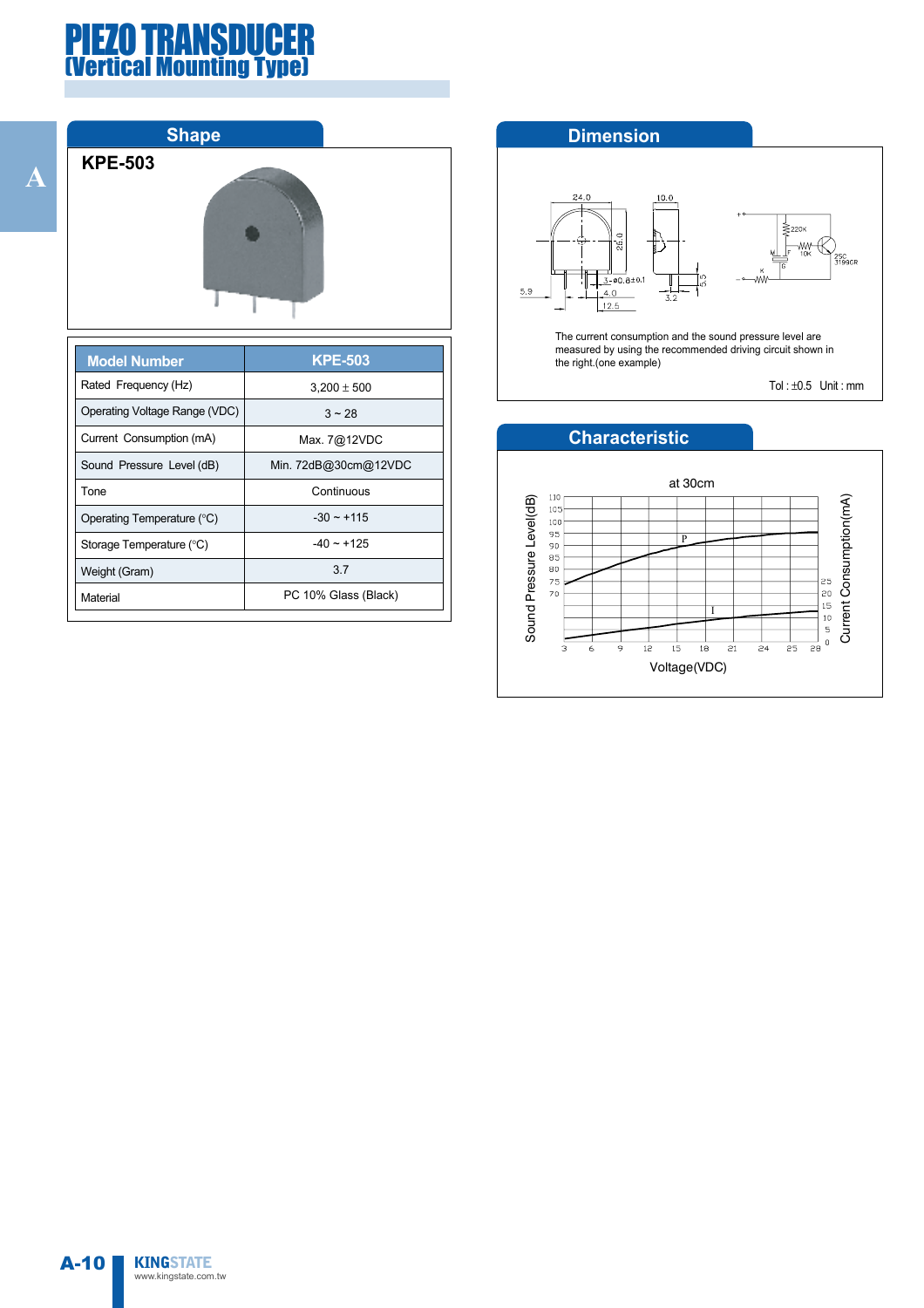### PIEZO TRANSDUCER (Pin Type) (Self Drive Type)

**A**





| <b>Model Number</b>           | <b>KPE-161</b>                       |
|-------------------------------|--------------------------------------|
| Rated Frequency (Hz)          | $4,100 \pm 500$                      |
| Operating Voltage Range (VDC) | $3 - 16$                             |
| Current Consumption (mA)      | Max. 7@12VDC                         |
| Sound Pressure Level (dB)     | Min. 70dB@30cm@12VDC                 |
| Tone                          | Continuous                           |
| Operating Temperature (°C)    | $-30 \sim +85$                       |
| Storage Temperature (°C)      | $-40 \sim +95$                       |
| Weight (Gram)                 | 1 <sub>0</sub>                       |
| Material                      | ABS UL-94 1/16" HB High Heat (Black) |

#### **Dimension**



The current consumption and the sound pressure level are measured by using the recommended driving circuit shown in the right.



 $2.\overline{5}$ 

 $3 - 0.8 \pm 0.1$ 

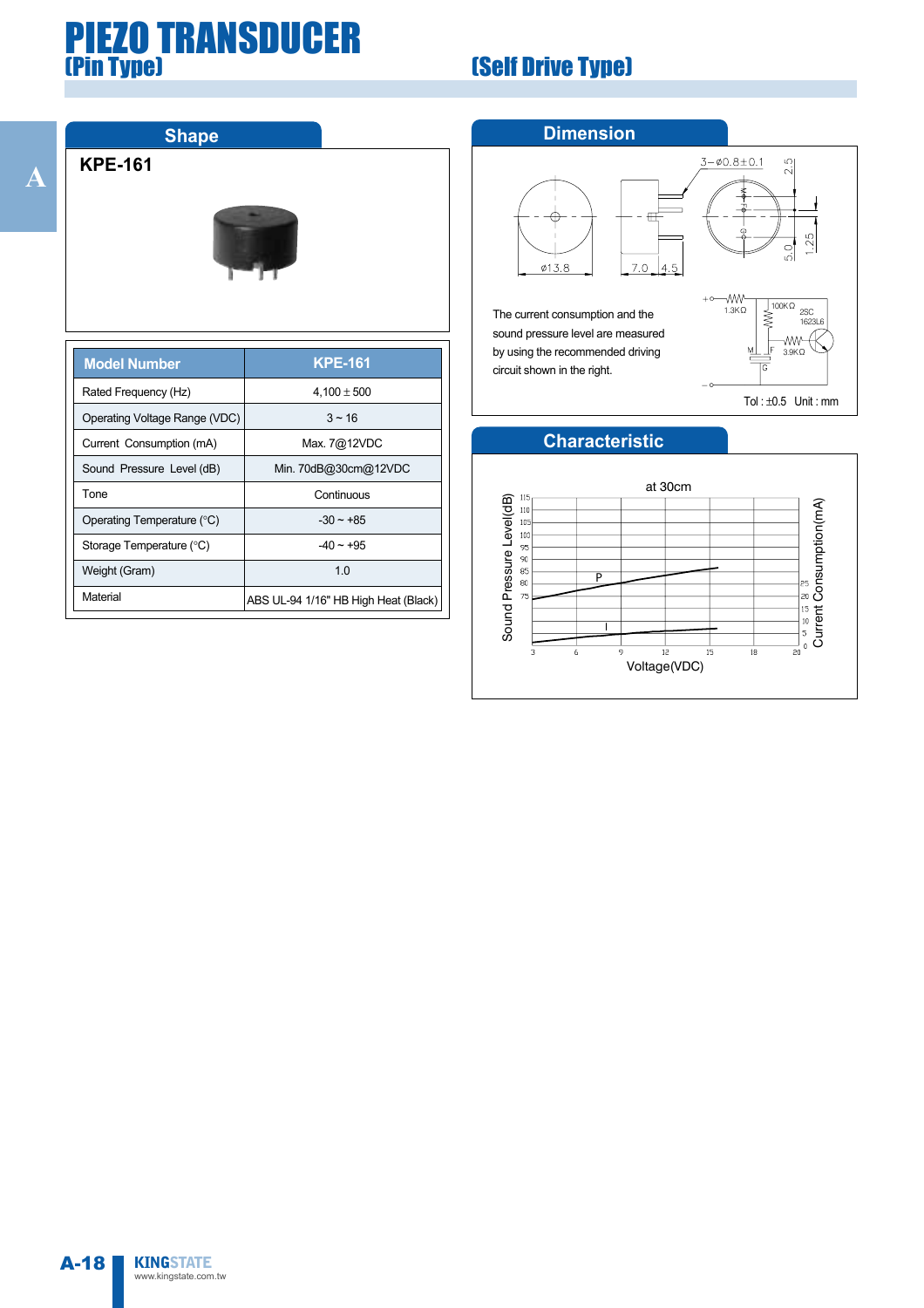### PIEZO TRANSDUCER (Self Drive Type)

**A**

## **Shape**

**KPE-123**



| <b>Model Number</b>           | <b>KPE-123</b>                       |
|-------------------------------|--------------------------------------|
| Rated Frequency (Hz)          | $3,000 \pm 500$                      |
| Operating Voltage Range (VDC) | $3 - 28$                             |
| Current Consumption (mA)      | Max. 8@12VDC                         |
| Sound Pressure Level (dB)     | Min. 82dB@30cm@12VDC                 |
| Tone                          | Continuous                           |
| Operating Temperature (°C)    | $-30 \sim +85$                       |
| Storage Temperature (°C)      | $-40 - +95$                          |
| Weight (Gram)                 | 34                                   |
| Material                      | ABS UL-94 1/16" HB High Heat (Black) |

#### **Dimension**



#### **Characteristic**



#### **Shape**

#### **KPE-134**



| <b>Model Number</b>           | <b>KPE-134</b>                       |
|-------------------------------|--------------------------------------|
| Rated Frequency (Hz)          | $3.600 \pm 500$                      |
| Operating Voltage Range (VDC) | $3 - 20$                             |
| Current Consumption (mA)      | Max. 12@12VDC                        |
| Sound Pressure Level (dB)     | Min. 85dB@30cm@12VDC                 |
| Tone                          | Continuous                           |
| Operating Temperature (°C)    | $-30 \sim +85$                       |
| Storage Temperature (°C)      | $-40 \sim +95$                       |
| Weight (Gram)                 | 13                                   |
| Material                      | ABS UL-94 1/16" HB High Heat (Black) |



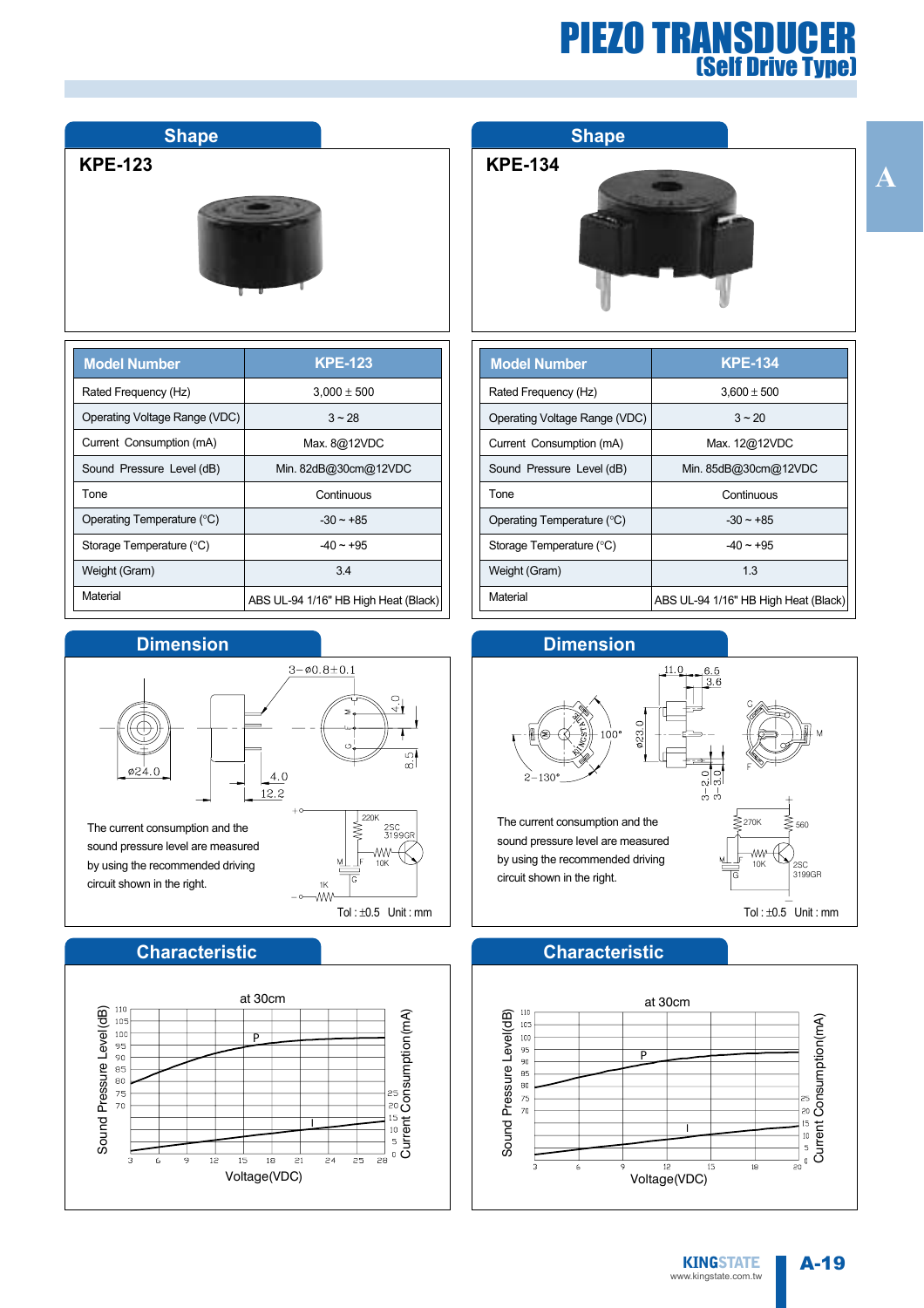### PIEZO TRANSDUCER (Self Drive Type)

**Shape**

**KPE-132**



| <b>Model Number</b>           | <b>KPE-132</b>                       |
|-------------------------------|--------------------------------------|
| Rated Frequency (Hz)          | $3.000 \pm 500$                      |
| Operating Voltage Range (VDC) | $3 - 28$                             |
| Current Consumption (mA)      | Max. 8@12VDC                         |
| Sound Pressure Level (dB)     | Min. 83dB@30cm@12VDC                 |
| Tone                          | Continuous                           |
| Operating Temperature (°C)    | $-30 \sim +85$                       |
| Storage Temperature (°C)      | $-40 \sim +95$                       |
| Weight (Gram)                 | 38                                   |
| Material                      | ABS UL-94 1/16" HB High Heat (Black) |

#### **Dimension**



sound pressure level are measured by using the recommended driving circuit shown in the right.



Tol: $\pm 0.5$  Unit: mm

### **Characteristic**



### **Shape**

**KPE-133**



| <b>Model Number</b>           | <b>KPE-133</b>                                         |
|-------------------------------|--------------------------------------------------------|
| Rated Frequency (Hz)          | $3.600 \pm 500$                                        |
| Operating Voltage Range (VDC) | $3 - 28$                                               |
| Current Consumption (mA)      | Max. 7@12VDC                                           |
| Sound Pressure Level (dB)     | Min. 82dB@30cm@12VDC                                   |
| Tone                          | Continuous                                             |
| Operating Temperature (°C)    | $-20 - 60$                                             |
| Storage Temperature (°C)      | $-30 \sim +70$                                         |
| Weight (Gram)                 | 5.6                                                    |
| Material                      | Top Lid: ABS UL-94 1/16" HB Bottom<br>Lid: PVC (Black) |



### **Characteristic**

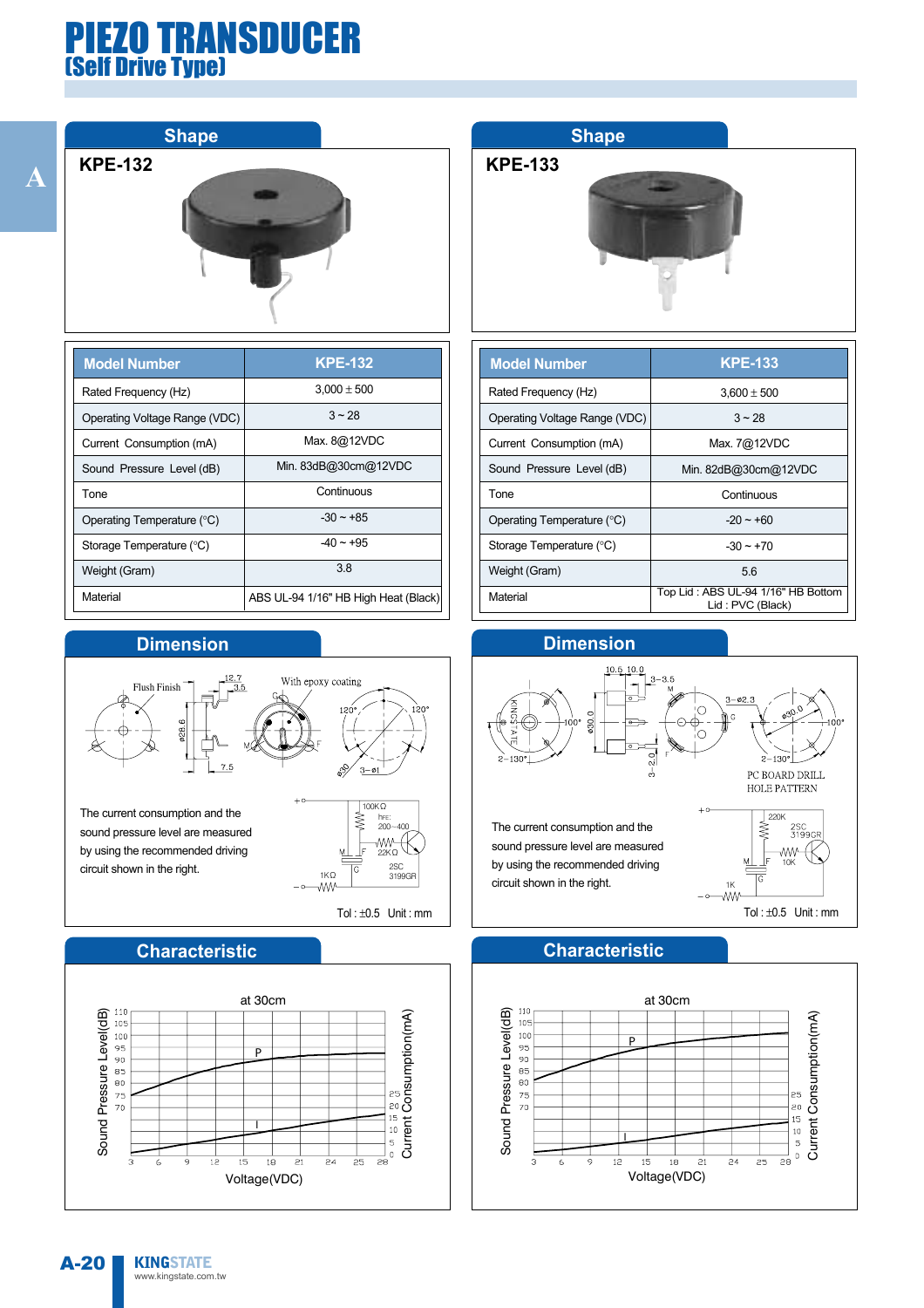

**Shape**

**KPE-242**

| <b>Model Number</b>           | <b>KPE-242</b>       |
|-------------------------------|----------------------|
| Rated Frequency (Hz)          | $4,100 \pm 500$      |
| Operating Voltage Range (VDC) | $3 - 16$             |
| Current Consumption (mA)      | Max. 7@12VDC         |
| Sound Pressure Level (dB)     | Min. 70dB@30cm@12VDC |
| <b>Tone</b>                   | Continuous           |
| Operating Temperature (°C)    | $-20 \sim +70$       |
| Storage Temperature (°C)      | $-30 - +80$          |
| Weight (Gram)                 | 1.0                  |
| Material                      | Noryl (Black)        |

#### **Dimension**



#### **Characteristic**



#### **Shape**

| <b>KPE-222</b>  |
|-----------------|
| <b>KPE-222H</b> |



| <b>Model Number</b>           | <b>KPE-222</b>                       | <b>KPE-222H</b>                           |
|-------------------------------|--------------------------------------|-------------------------------------------|
| Rated Frequency (Hz)          | $3,200 \pm 500$                      |                                           |
| Operating Voltage Range (VDC) | $3 - 20$                             | $8 - 18$                                  |
| Current Consumption (mA)      | Max. 13@12VDC                        | Max. 10@12VDC                             |
| Sound Pressure Level (dB)     |                                      | Min. 75dB@30cm@12VDC Min. 85dB@30cm@12VDC |
| Tone                          | Continuous                           |                                           |
| Operating Temperature (°C)    | $-30 \sim +85$                       |                                           |
| Storage Temperature (°C)      | $-40 \sim +95$                       |                                           |
| Weight (Gram)                 | 5.0                                  |                                           |
| Material                      | ABS UL-94 1/16" HB High Heat (Black) |                                           |





#### **Characteristic**

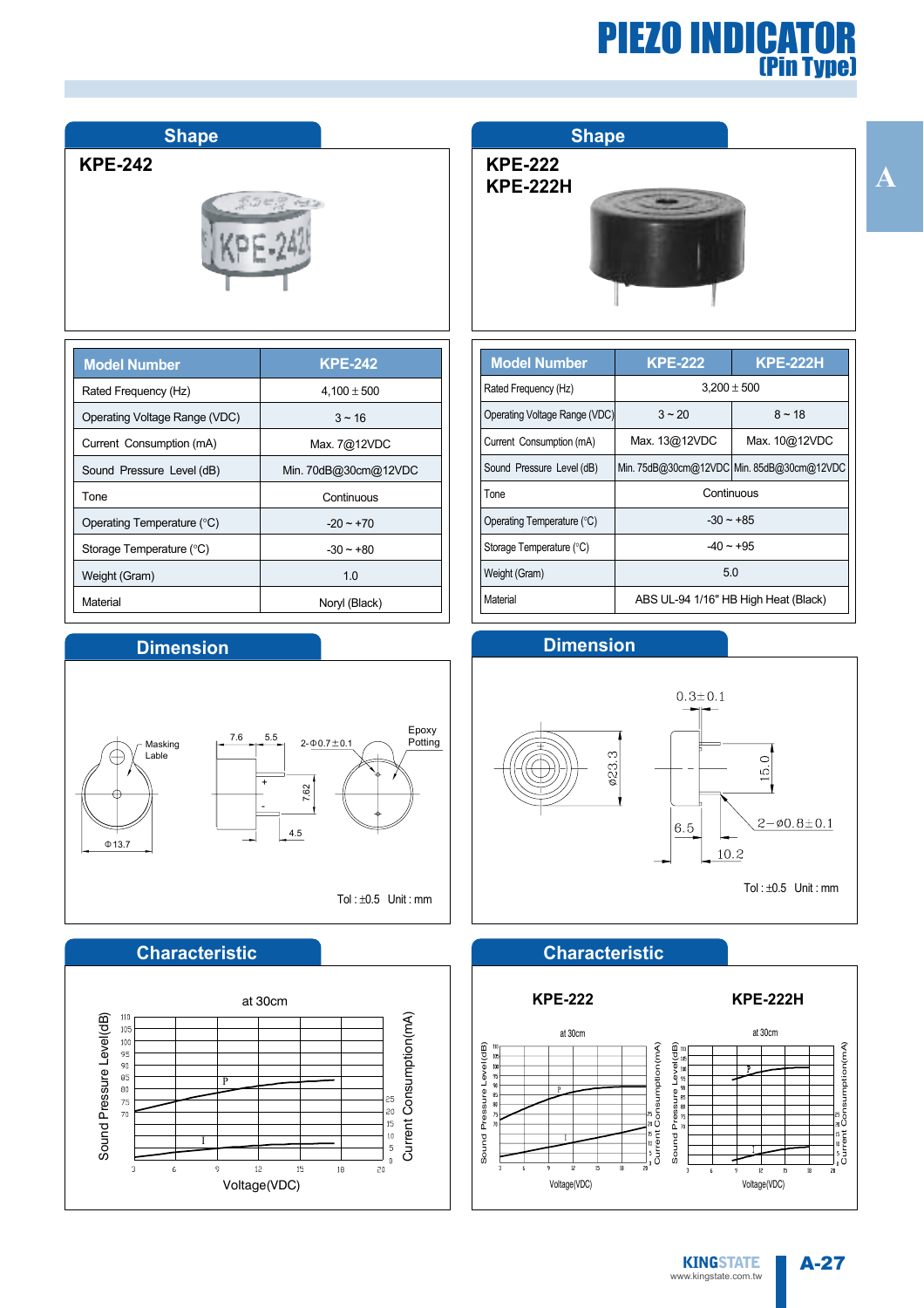

#### **KPE-222HS1**



| <b>Model Number</b>           | <b>KPE-222HS1</b>                    |
|-------------------------------|--------------------------------------|
| Rated Frequency (Hz)          | $3.200 \pm 500$                      |
| Operating Voltage Range (VDC) | $8 - 18$                             |
| Current Consumption (mA)      | Max. 10@12VDC                        |
| Sound Pressure Level (dB)     | Min. 85dB@30cm@12VDC                 |
| Tone                          | Fast Pluse(3.0Hz $\pm$ 20%)          |
| Operating Temperature (°C)    | $-30 \sim +85$                       |
| Storage Temperature (°C)      | $-40 \sim +95$                       |
| Weight (Gram)                 | 5.0                                  |
| Material                      | ABS UL-94 1/16" HB High Heat (Black) |

#### **Dimension**



#### **Characteristic**



### **Shape**

**KPE-232 KPE-232H**



| <b>Model Number</b>           | <b>KPE-232</b>                            | <b>KPE-232H</b> |
|-------------------------------|-------------------------------------------|-----------------|
| Rated Frequency (Hz)          | $3,200 \pm 500$                           |                 |
| Operating Voltage Range (VDC) | $3 - 20$                                  | $8 - 18$        |
| Current Consumption (mA)      | Max. 13@12VDC                             | Max. 10@12VDC   |
| Sound Pressure Level (dB)     | Min. 75dB@30cm@12VDC Min. 85dB@30cm@12VDC |                 |
| Tone                          | Continuous                                |                 |
| Operating Temperature (°C)    | $-30 \sim +85$                            |                 |
| Storage Temperature (°C)      | $-40 \sim +95$                            |                 |
| Weight (Gram)                 | 5.0                                       |                 |
| Material                      | ABS UL-94 1/16" HB High Heat (Black)      |                 |



Tol : ±0.5 Unit : mm



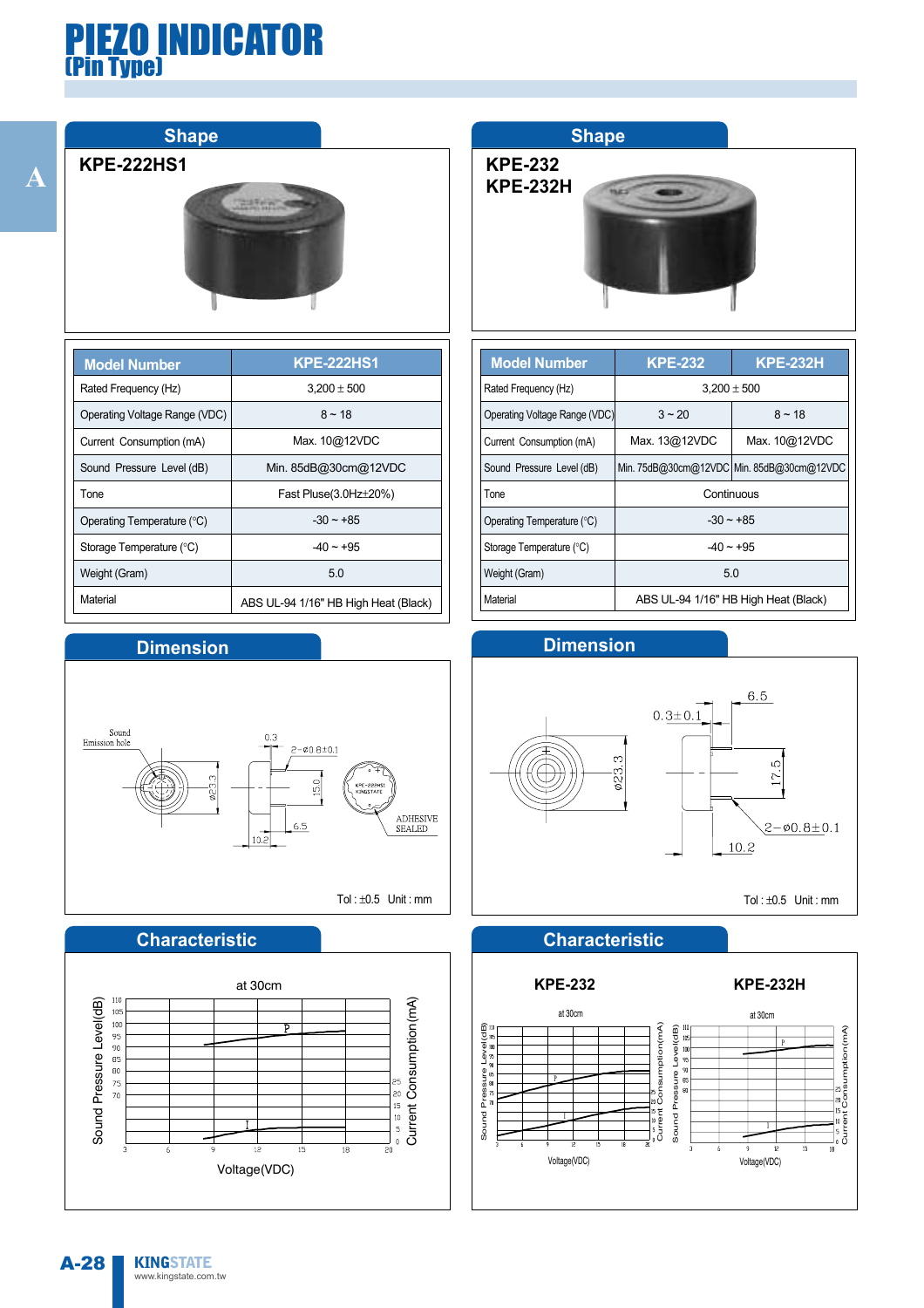

| <b>Model Number</b>           | <b>KPE-223</b>                       |
|-------------------------------|--------------------------------------|
| Rated Frequency (Hz)          | $3.300 \pm 500$                      |
| Operating Voltage Range (VDC) | $3 - 20$                             |
| Current Consumption (mA)      | Max. 13@12VDC                        |
| Sound Pressure Level (dB)     | Min. 81dB@30cm@12VDC                 |
| Tone                          | Continuous                           |
| Operating Temperature (°C)    | $-30 \sim +85$                       |
| Storage Temperature (°C)      | $-40 \sim +95$                       |
| Weight (Gram)                 | 3.5                                  |
| Material                      | ABS UL-94 1/16" HB High Heat (Black) |

#### **Dimension**



#### **Characteristic**



#### **Shape**

#### **KPE-224**



| <b>Model Number</b>           | <b>KPE-224</b>                       |
|-------------------------------|--------------------------------------|
| Rated Frequency (Hz)          | $3.300 \pm 500$                      |
| Operating Voltage Range (VDC) | $3 - 20$                             |
| Current Consumption (mA)      | Max. 13@12VDC                        |
| Sound Pressure Level (dB)     | Min. 81dB@30cm@12VDC                 |
| Tone                          | Continuous                           |
| Operating Temperature (°C)    | $-30 \sim +85$                       |
| Storage Temperature (°C)      | $-40 \sim +95$                       |
| Weight (Gram)                 | 37                                   |
| Material                      | ABS UL-94 1/16" HB High Heat (Black) |

#### **Dimension**



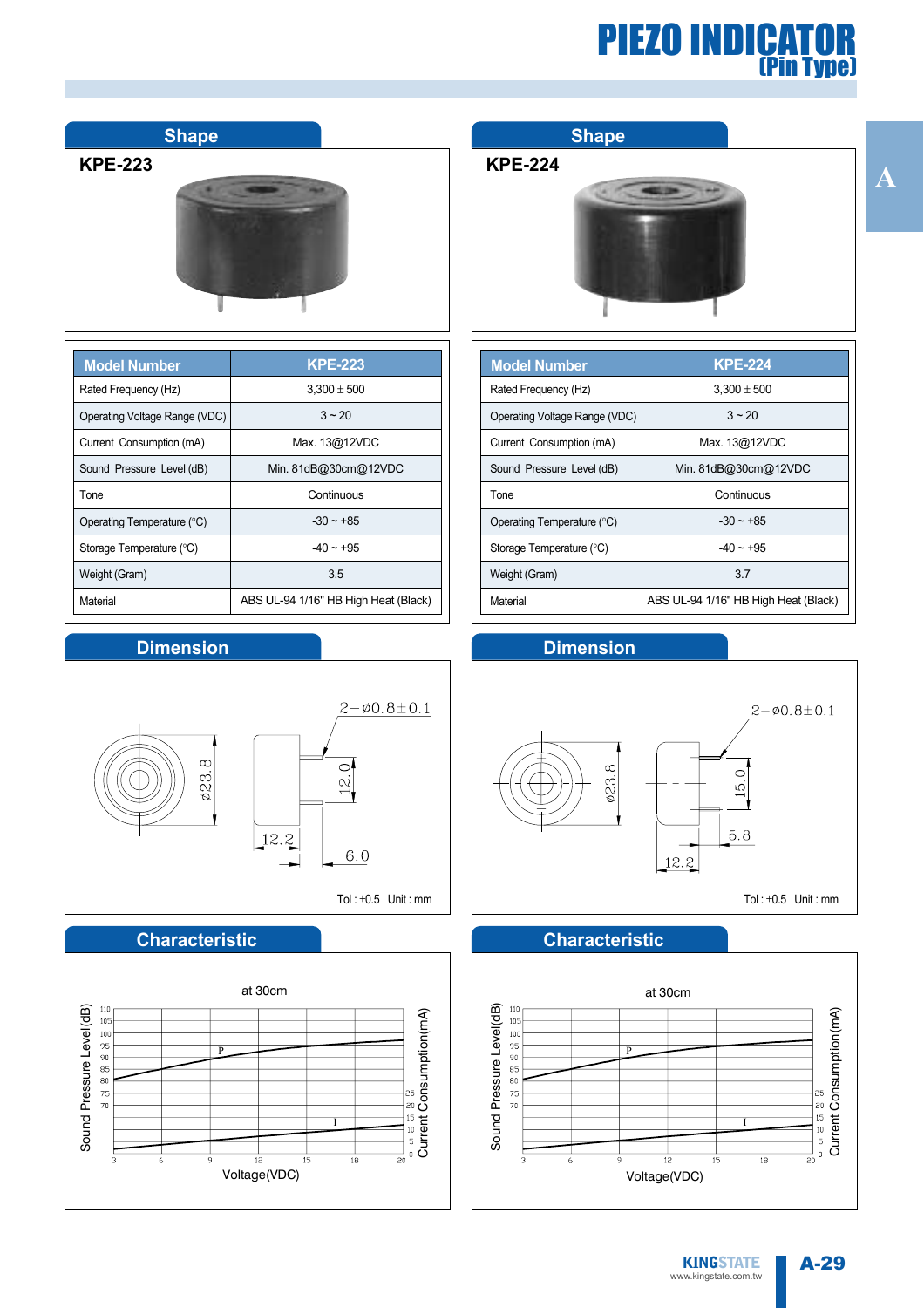

| <b>Model Number</b>           | <b>KPE-238</b>                       |
|-------------------------------|--------------------------------------|
| Rated Frequency (Hz)          | $3.400 \pm 500$                      |
| Operating Voltage Range (VDC) | $3 - 20$                             |
| Current Consumption (mA)      | Max.15@12VDC                         |
| Sound Pressure Level (dB)     | Min. 80dB@30cm@12VDC                 |
| Tone                          | Continuous                           |
| Operating Temperature (°C)    | $-30 \sim +85$                       |
| Storage Temperature (°C)      | $-40 \sim +95$                       |
| Weight (Gram)                 | 12                                   |
| Material                      | ABS UL-94 1/16" HB High Heat (Black) |

#### **Dimension**



#### **Characteristic**



### **Shape**

#### **KPE-228**



| <b>Model Number</b>           | <b>KPE-228</b>                       |
|-------------------------------|--------------------------------------|
| Rated Frequency (Hz)          | $3,400 \pm 500$                      |
| Operating Voltage Range (VDC) | $3 \sim 20$                          |
| Current Consumption (mA)      | Max. 15@12VDC                        |
| Sound Pressure Level (dB)     | Min. 80dB@30cm@12VDC                 |
| Tone                          | Continuous                           |
| Operating Temperature (°C)    | $-30 \sim +85$                       |
| Storage Temperature (°C)      | $-40 \sim +95$                       |
| Weight (Gram)                 | 12                                   |
| Material                      | ABS UL-94 1/16" HB High Heat (Black) |

#### **Dimension**



Tol: $\pm 0.5$  Unit: mm

#### **Characteristic**

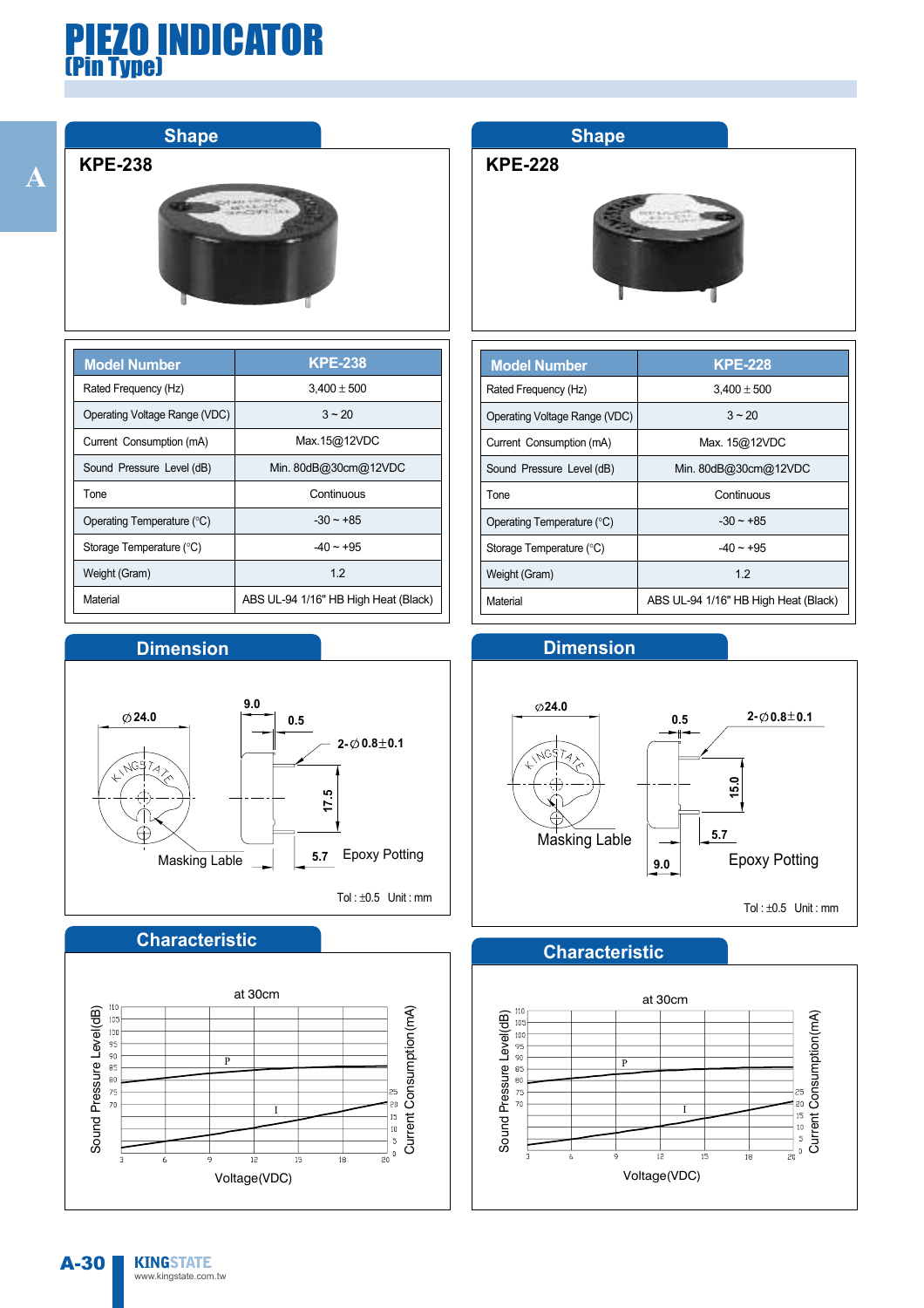| <b>Shape</b>                      |                 |                 |
|-----------------------------------|-----------------|-----------------|
| <b>KPE-207</b><br><b>KPE-207H</b> |                 |                 |
|                                   |                 |                 |
| <b>Model Number</b>               | <b>KPE-207</b>  | <b>KPE-207H</b> |
| Rated Frequency (Hz)              | $3,000 \pm 500$ |                 |
|                                   |                 |                 |

| <b>MOREL MATILIA</b>          | IN 1974 VII<br>IN 579711                  |               |  |
|-------------------------------|-------------------------------------------|---------------|--|
| Rated Frequency (Hz)          | $3,000 \pm 500$                           |               |  |
| Operating Voltage Range (VDC) | $3 - 20$                                  | $8 - 18$      |  |
| Current Consumption (mA)      | Max. 13@12VDC                             | Max. 11@12VDC |  |
| Sound Pressure Level (dB)     | Min. 83dB@30cm@12VDC Min. 89dB@30cm@12VDC |               |  |
| Tone                          | Continuous                                |               |  |
| Operating Temperature (°C)    | $-30 \sim +85$                            |               |  |
| Storage Temperature (°C)      | $-40 \sim +95$                            |               |  |
| Weight (Gram)                 | 4.5                                       |               |  |
| Material                      | ABS UL-94 1/16" HB High Heat (Black)      |               |  |

#### **Dimension**



#### **Characteristic**



#### **Shape**

| <b>KPE-217</b>  |  |
|-----------------|--|
| <b>KPE-217H</b> |  |



| <b>Model Number</b>           | <b>KPE-217H</b><br><b>KPE-217</b>         |                 |  |  |
|-------------------------------|-------------------------------------------|-----------------|--|--|
| Rated Frequency (Hz)          |                                           | $3,000 \pm 500$ |  |  |
| Operating Voltage Range (VDC) | $3 - 20$                                  | $8 - 18$        |  |  |
| Current Consumption (mA)      | Max. 13@12VDC                             | Max. 11@12VDC   |  |  |
| Sound Pressure Level (dB)     | Min. 83dB@30cm@12VDC Min. 89dB@30cm@12VDC |                 |  |  |
| Tone                          | Continuous                                |                 |  |  |
| Operating Temperature (°C)    | $-30 \sim +85$                            |                 |  |  |
| Storage Temperature (°C)      | $-40 \sim +95$                            |                 |  |  |
| Weight (Gram)                 | 4.8                                       |                 |  |  |
| Material                      | ABS UL-94 1/16" HB High Heat (Black)      |                 |  |  |





Tol: $\pm 0.5$  Unit: mm

A-31

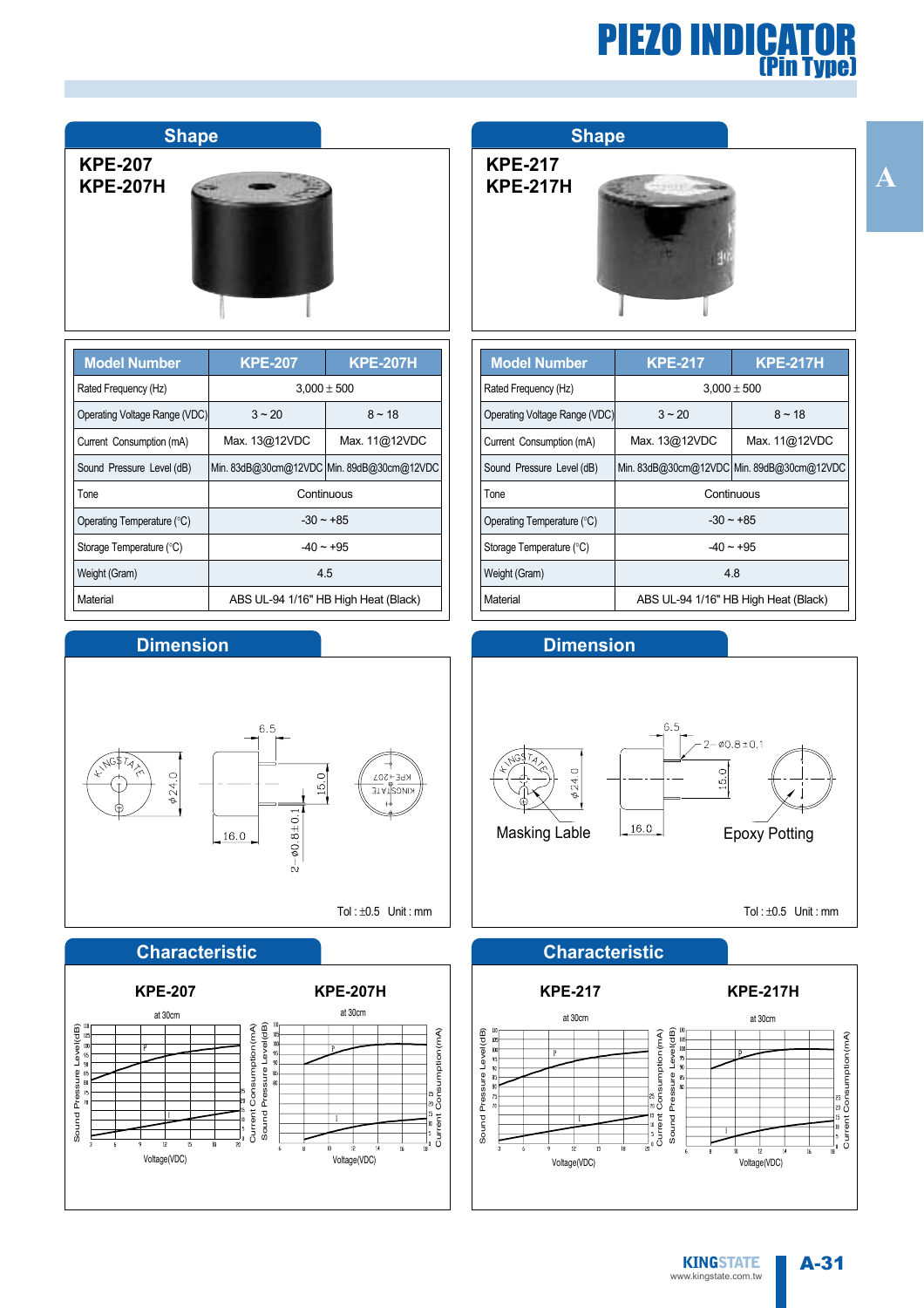**A**

**KPE-208**



| <b>Model Number</b>           | <b>KPE-208H</b><br><b>KPE-208</b>         |                 |  |  |
|-------------------------------|-------------------------------------------|-----------------|--|--|
| Rated Frequency (Hz)          | $4,000 \pm 500$                           | $3,500 \pm 500$ |  |  |
| Operating Voltage Range (VDC) | $3 - 20$                                  | $8 - 18$        |  |  |
| Current Consumption (mA)      | Max. 14@12VDC                             | Max. 13@12VDC   |  |  |
| Sound Pressure Level (dB)     | Min. 83dB@30cm@12VDC Min. 91dB@30cm@12VDC |                 |  |  |
| <b>Tone</b>                   | Continuous                                |                 |  |  |
| Operating Temperature (°C)    | $-30 \sim +85$                            |                 |  |  |
| Storage Temperature (°C)      | $-40 - +95$                               |                 |  |  |
| Weight (Gram)                 | 1.2                                       |                 |  |  |
| Material                      | ABS UL-94 1/16" HB High Heat (Black)      |                 |  |  |

#### **Dimension**



#### **Characteristic**



#### **Shape**

**KPE-218 KPE-218H**



| <b>Model Number</b>           | <b>KPE-218H</b><br><b>KPE-218</b>         |                 |  |  |
|-------------------------------|-------------------------------------------|-----------------|--|--|
| Rated Frequency (Hz)          | $3,800 \pm 500$                           | $3,500 \pm 500$ |  |  |
| Operating Voltage Range (VDC) | $3 - 20$                                  | $8 - 18$        |  |  |
| Current Consumption (mA)      | Max. 15@12VDC                             | Max. 13@12VDC   |  |  |
| Sound Pressure Level (dB)     | Min. 88dB@30cm@12VDC Min. 91dB@30cm@12VDC |                 |  |  |
| Tone                          | Continuous                                |                 |  |  |
| Operating Temperature (°C)    | $-30 \sim +85$                            |                 |  |  |
| Storage Temperature (°C)      | $-40 \sim +95$                            |                 |  |  |
| Weight (Gram)                 | 12                                        |                 |  |  |
| Material                      | ABS UL-94 1/16" HB High Heat (Black)      |                 |  |  |





#### **Characteristic**

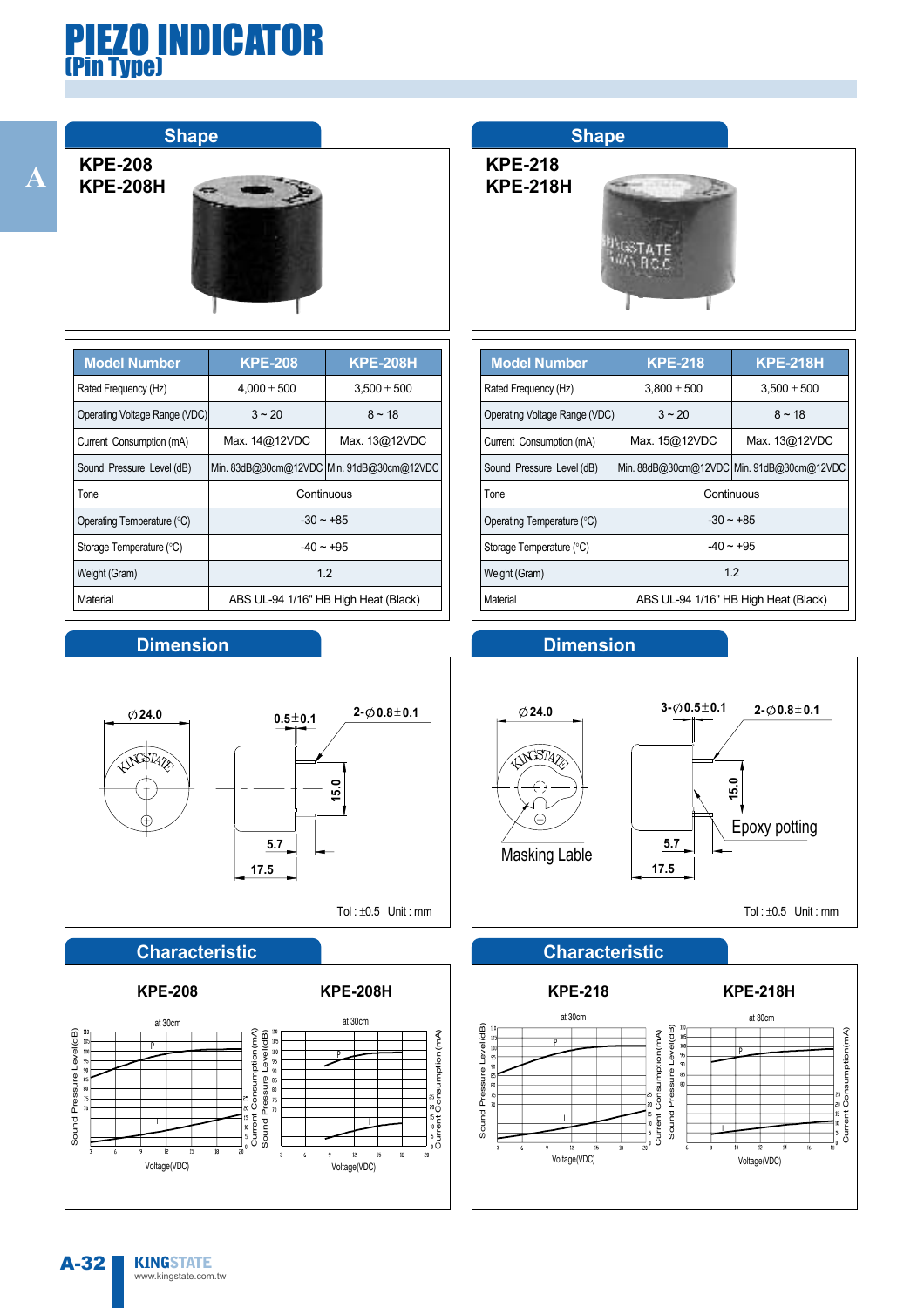| <b>KPE-203</b>                |                                      |  | KPE-         |
|-------------------------------|--------------------------------------|--|--------------|
| <b>Model Number</b>           | <b>KPE-203</b>                       |  | <b>Model</b> |
| Rated Frequency (Hz)          | $3,400 \pm 500$                      |  | Rated F      |
| Operating Voltage Range (VDC) | $3 - 20$                             |  | Operating    |
| Current Consumption (mA)      | Max. 9@12VDC                         |  | Current      |
| Sound Pressure Level (dB)     | Min. 86dB@30cm@12VDC                 |  | Sound F      |
| Tone                          | Continuous                           |  | Tone         |
| Operating Temperature (°C)    | $-30 - +85$                          |  | Operatin     |
| Storage Temperature (°C)      | $-40 \sim +95$                       |  | Storage      |
| Weight (Gram)                 | 5.0                                  |  | Weight (     |
| Material                      | ABS UL-94 1/16" HB High Heat (Black) |  | Material     |

#### **Dimension**

**Shape**



#### **Characteristic**



#### **Shape**

**KPE-278**

٦  $\overline{1}$ 



| <b>Model Number</b>           | <b>KPE-278</b>             |
|-------------------------------|----------------------------|
| Rated Frequency (Hz)          | $1,800 \pm 500$            |
| Operating Voltage Range (VDC) | $3 - 28$                   |
| Current Consumption (mA)      | Max. 13@12VDC              |
| Sound Pressure Level (dB)     | Min. 77dB@30cm@12VDC       |
| Tone                          | Continuous                 |
| Operating Temperature (°C)    | $-30 \sim +80$             |
| Storage Temperature (°C)      | $-40 - +80$                |
| Weight (Gram)                 | 5.6                        |
| Material                      | ABS UL-94 1/16" HB (Black) |

#### **Dimension**



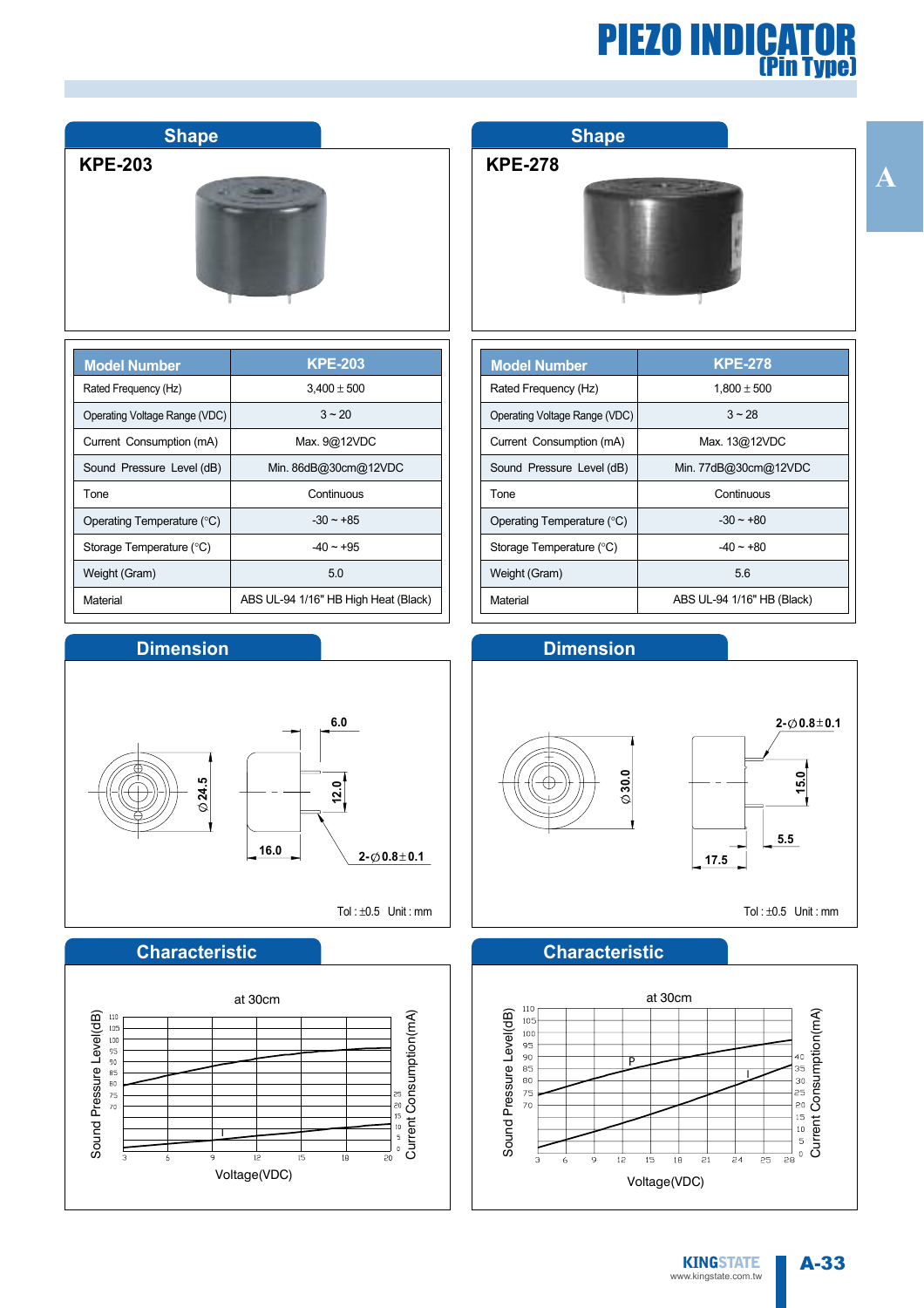#### **Shape**

**KPE-272 KPE-272H**



| <b>Model Number</b>           | <b>KPE-272</b>                       | <b>KPE-272H</b>                           |
|-------------------------------|--------------------------------------|-------------------------------------------|
| Rated Frequency (Hz)          | $3.500 \pm 500$                      |                                           |
| Operating Voltage Range (VDC) | $3 - 28$                             | $8 - 18$                                  |
| Current Consumption (mA)      | Max. 6@12VDC                         | Max. 13@12VDC                             |
| Sound Pressure Level (dB)     |                                      | Min. 88dB@30cm@12VDC Min. 97dB@30cm@12VDC |
| Tone                          | Continuous                           |                                           |
| Operating Temperature (°C)    | $-30 \sim +85$                       |                                           |
| Storage Temperature (°C)      | $-40 \sim +95$                       |                                           |
| Weight (Gram)                 | 7.0                                  |                                           |
| Material                      | ABS UL-94 1/16" HB High Heat (Black) |                                           |

#### **Dimension**



#### **Characteristic**



#### **Shape**

**KPE-276 KPE-276H**



| <b>Model Number</b>           | <b>KPE-276</b>             | <b>KPE-276H</b>                           |
|-------------------------------|----------------------------|-------------------------------------------|
| Rated Frequency (Hz)          | $2,700 \pm 500$            | $3.000 \pm 500$                           |
| Operating Voltage Range (VDC) | $3 - 28$                   | $8 - 18$                                  |
| Current Consumption (mA)      | Max. 6@12VDC               | Max. 11@12VDC                             |
| Sound Pressure Level (dB)     |                            | Min. 79dB@30cm@12VDC Min. 96dB@30cm@12VDC |
| Tone                          | Continuous                 |                                           |
| Operating Temperature (°C)    | $-30 \sim +80$             |                                           |
| Storage Temperature (°C)      | $-40 - +80$                |                                           |
| Weight (Gram)                 | 7.0                        | 72                                        |
| Material                      | ABS UL-94 1/16" HB (Black) |                                           |





#### **Characteristic**

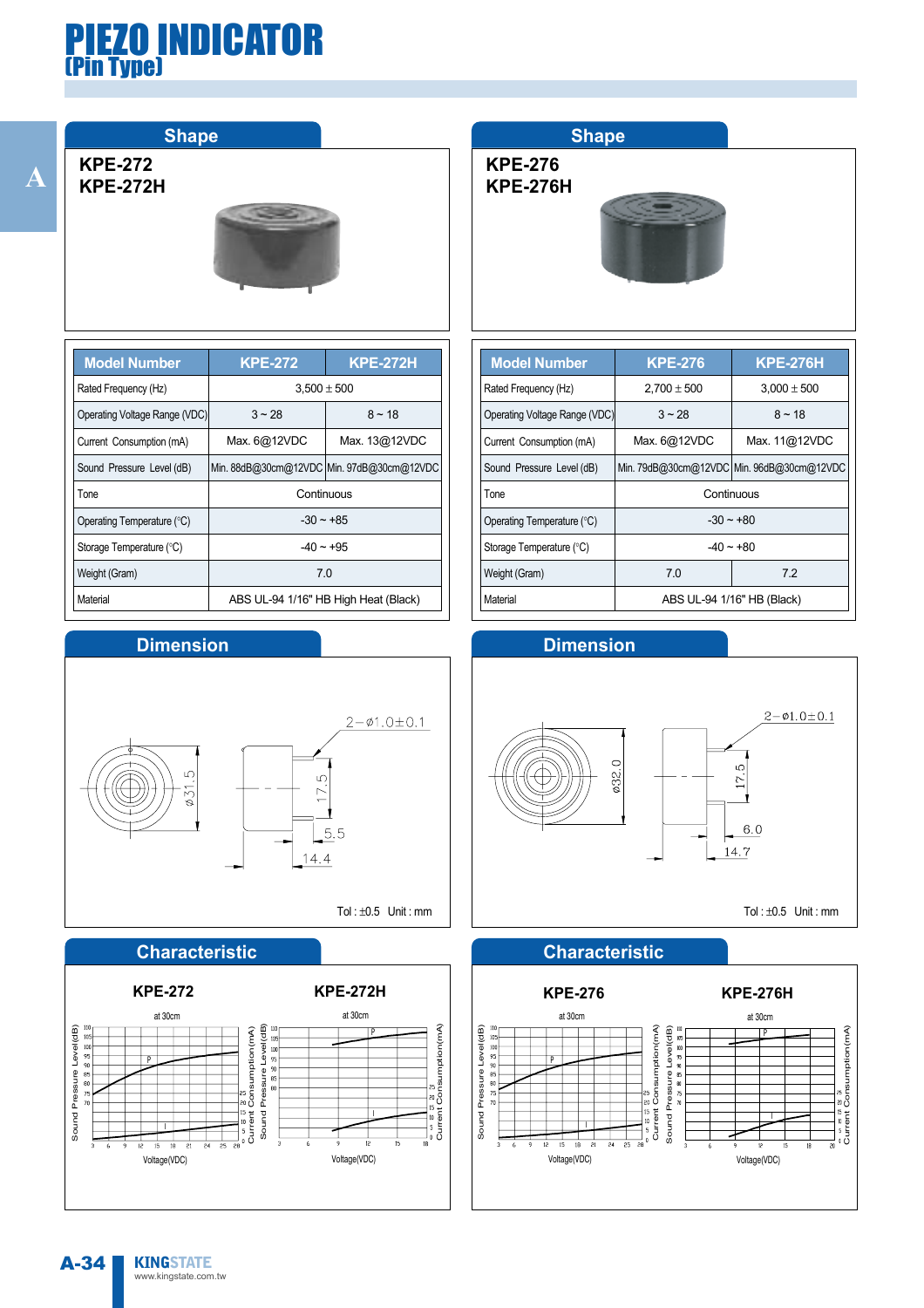#### **Shape**

#### **KPE-352 KPE-352H**



| <b>Model Number</b>           | <b>KPE-352</b>                       | <b>KPE-352H</b>                           |
|-------------------------------|--------------------------------------|-------------------------------------------|
| Rated Frequency (Hz)          | $2,800 \pm 500$                      | $3,000 \pm 500$                           |
| Operating Voltage Range (VDC) | $3 - 28$                             | $8 - 18$                                  |
| Current Consumption (mA)      | Max. 10@12VDC                        | Max. 13@12VDC                             |
| Sound Pressure Level (dB)     |                                      | Min. 89dB@30cm@12VDC Min. 94dB@30cm@12VDC |
| Tone                          | Continuous                           |                                           |
| Operating Temperature (°C)    | $-30 \sim +85$                       |                                           |
| Storage Temperature (°C)      | $-40 \sim +95$                       |                                           |
| Weight (Gram)                 | 12.0                                 | 122                                       |
| Material                      | ABS UL-94 1/16" HB High Heat (Black) |                                           |

#### **Dimension**



#### **Characteristic**



#### **Shape**

#### **KPE-500**



| <b>Model Number</b>           | <b>KPE-500</b>                       |
|-------------------------------|--------------------------------------|
| Rated Frequency (Hz)          | $2.500 \pm 500$                      |
| Operating Voltage Range (VDC) | $5 \sim 13$                          |
| Current Consumption (mA)      | Max. 60@12VDC                        |
| Sound Pressure Level (dB)     | Min. 104dB@30cm@12VDC(85dB@3 meters) |
| Tone                          | Continuous                           |
| Operating Temperature (°C)    | $-30 - +85$                          |
| Storage Temperature (°C)      | $-40 \sim +95$                       |
| Weight (Gram)                 | 27.5                                 |
| Material                      | ABS UL-94 1/16" HB High Heat (Black) |